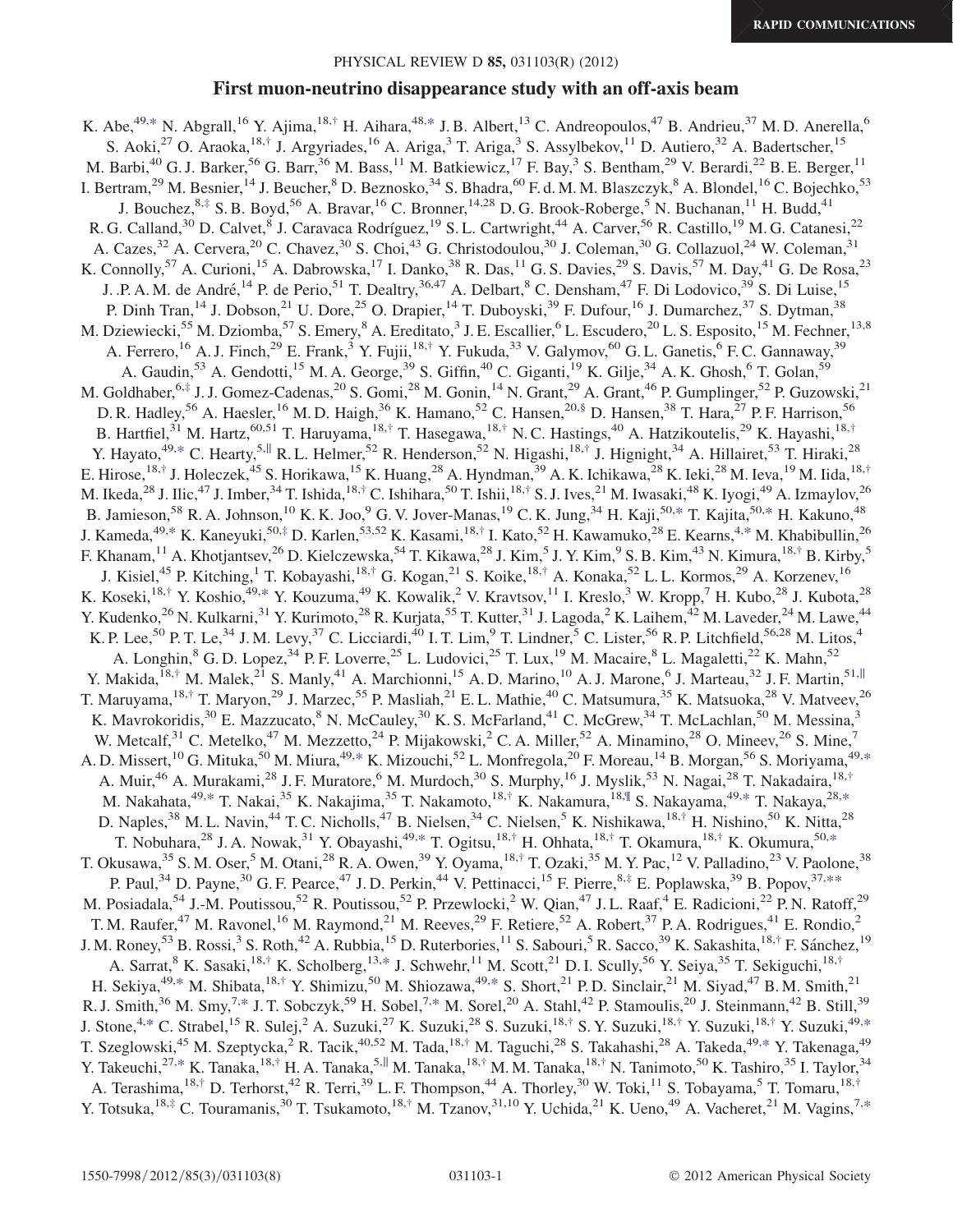## K. ABE *et al.* **PHYSICAL REVIEW D 85, 031103(R)** (2012)

G. Vasseur, <sup>8</sup> O. Veledar, <sup>44</sup> T. Wachala, <sup>17</sup> J. J. Walding, <sup>21</sup> A. V. Waldron, <sup>36</sup> C. W. Walter, <sup>13,[\\*](#page-2-0)</sup> P. J. Wanderer, <sup>6</sup> J. Wang, <sup>48</sup>

M. A. Ward,<sup>44</sup> G. P. Ward,<sup>44</sup> D. Wark,<sup>47,21</sup> M. O. Wascko,<sup>21</sup> A. Weber,<sup>36,47</sup> R. Wendell,<sup>13</sup> N. West,<sup>36</sup> L. H. Whitehead,<sup>56</sup>

G. Wikström,<sup>16</sup> R. J. Wilkes,<sup>57</sup> M. J. Wilking,<sup>52</sup> Z. Williamson,<sup>36</sup> J. R. Wilson,<sup>39</sup> R. J. Wilson,<sup>11</sup> T. Wongjirad,<sup>13</sup>

S. Yamada,<sup>49</sup> Y. Yamada,<sup>18[,†](#page-2-1)</sup> A. Yamamoto,<sup>18,†</sup> K. Yamamoto,<sup>35</sup> Y. Yamanoi,<sup>18[,\\*](#page-2-0)</sup> H. Yamaoka,<sup>18</sup> T. Yamauchi,<sup>28</sup>

<span id="page-1-0"></span>C. Yanagisawa,<sup>34[,††](#page-2-4)</sup> T. Yano,<sup>27</sup> S. Yen,<sup>52</sup> N. Yershov,<sup>26</sup> M. Yokoyama,<sup>48[,\\*](#page-2-0)</sup> T. Yuan,<sup>10</sup> A. Zalewska,<sup>17</sup> J. Zalipska,<sup>5</sup>

L. Zambelli,<sup>37</sup> K. Zaremba,<sup>55</sup> M. Ziembicki,<sup>55</sup> E.D. Zimmerman,<sup>10</sup> M. Zito,<sup>8</sup> and J. Zmuda<sup>59</sup>

(The T2K Collaboration)

<sup>1</sup>University of Alberta, Centre for Particle Physics, Department of Physics, Edmonton, Alberta, Canada<br><sup>2</sup>National Center for Nuclear Besearch, Warsaw, Poland

<sup>2</sup>National Center for Nuclear Research, Warsaw, Poland<br><sup>3</sup>University of Bern, Albert Einstein Center for Eundamental Physics, Laboratory for High Ener

University of Bern, Albert Einstein Center for Fundamental Physics, Laboratory for High Energy Physics (LHEP), Bern, Switzerland<br><sup>4</sup> Poston University Department of Physics, Poston Massachusetts, USA

Boston University, Department of Physics, Boston, Massachusetts, USA<sup>5</sup><br><sup>5</sup>University of British Columbia, Department of Physics and Astronomy, Vancouver, British

University of British Columbia, Department of Physics and Astronomy, Vancouver, British Columbia, Canada<br><sup>6</sup>Brookhayan National Laboratory, Physics Department, Unton, Nay York, USA

 ${}^{6}$ Brookhaven National Laboratory, Physics Department, Upton, New York, USA

University of California, Irvine, Department of Physics and Astronomy, Irvine, California, USA<br><sup>8</sup>IRFU, CEA Saclay, Gif-sur-Yvette, France

 ${}^9$ Chonnam National University, Institute for Universe & Elementary Particles, Gwangju, Korea

<sup>10</sup>University of Colorado at Boulder, Department of Physics, Boulder, Colorado, USA<br><sup>11</sup>Colorado State University, Department of Physics, Fort Collins, Colorado, USA

<sup>12</sup>Dongshin University, Department of Physics, Naju, Korea<br><sup>13</sup>Duke University, Department of Physics, Durham, North Carolina, USA<br><sup>14</sup>Ecole Polytechnique, IN2P3-CNRS, Laboratoire Leprince-Ringuet, Palaiseau, France<br><sup>15</sup>

<sup>17</sup>H. Niewodniczanski Institute of Nuclear Physics PAN, Cracow, Poland<br>
<sup>18</sup>High Energy Accelerator Research Organization (KEK), Tsukuba, Ibaraki, Japan<br>
<sup>19</sup>Institute Fisica d'Altes Energies (IFAE), Bellaterra (Barcelon

 $\begin{small} \textbf{32} \textit{University} & \textbf{14} \textit{Lyon}, \textit{University of Rautain} \textit{Claude Bernard Lyon 1, PNN Lyon (IN2P3), Villeurbanne, France} \\ \textbf{33} \textit{Miyagi University of New York at Stony Brock, Department of Physics and Astronomy, Strong Brook, New York, USA} \\ \textbf{34} \textit{State University of New York at Stony Brock, Department of Physics and Astronomy, Strong Brook, New York, USA} \\ \textbf{35} \textit{Oxydra City University, Department of Physics, Oxda, Japan \\ \textbf{36} \textit{Oxydrai Glyi University, Department of Physics, Oxford, United Kingdom \\ \textbf{37} \textit{UP$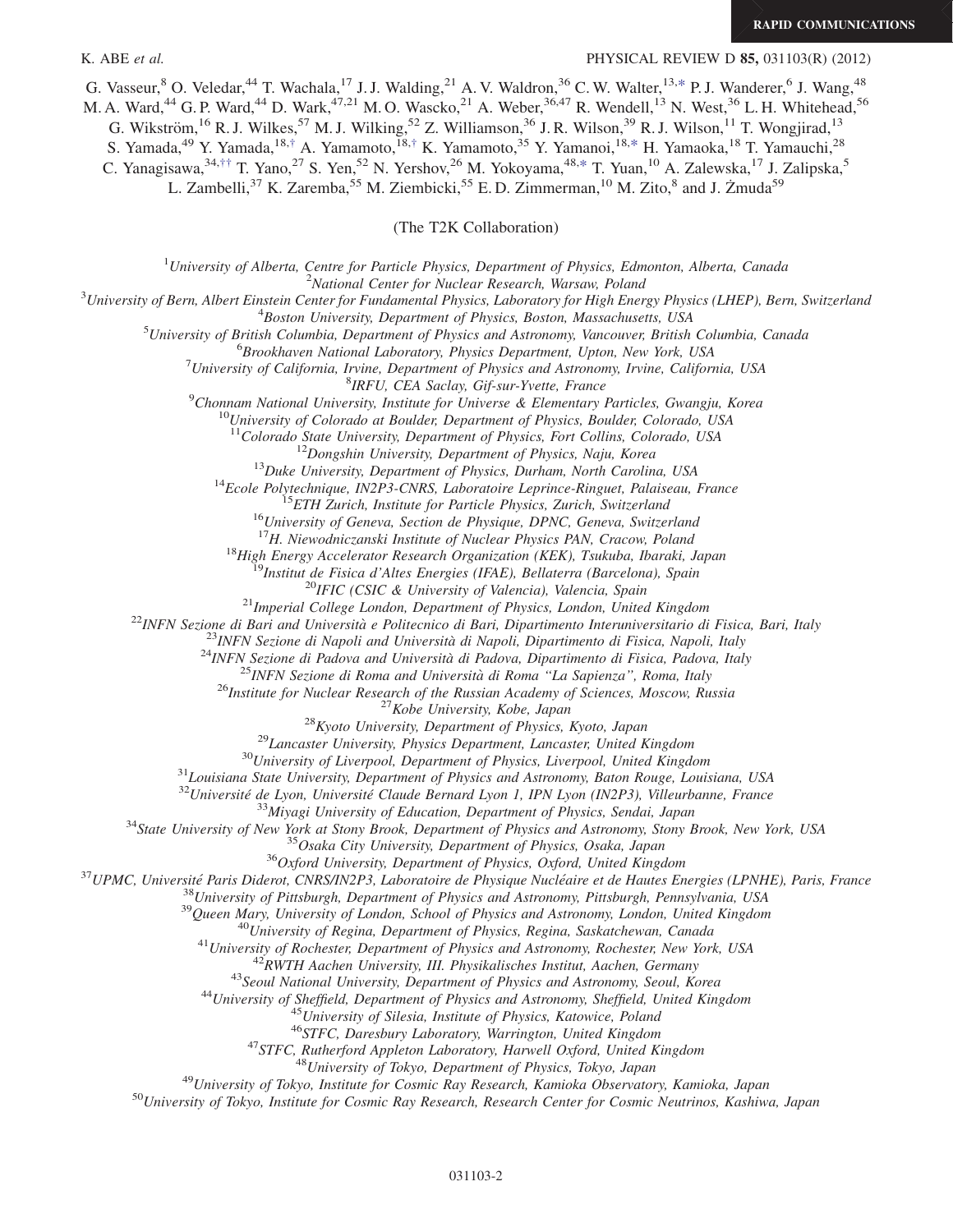<sup>51</sup>University of Toronto, Department of Physics, Toronto, Ontario, Canada<br><sup>52</sup>TRIUMF, Vancouver, British Columbia, Canada<br><sup>53</sup>University of Victoria, Department of Physics and Astronomy, Victoria, British Columbia, Canad

 $^{57}$ University of Washington, Department of Physics, Seattle, Washington, USA  $^{58}$ University of Winnipeg, Department of Physics, Winnipeg, Manitoba, Canada  $^{59}$ Wroclaw University, Faculty of Physics and Astronomy, W

 $50$ York University, Department of Physics and Astronomy, Toronto, Ontario, Canada

(Received 6 January 2012; published 22 February 2012)

We report a measurement of muon-neutrino disappearance in the T2K experiment. The 295-km muonneutrino beam from Tokai to Kamioka is the first implementation of the off-axis technique in a longbaseline neutrino oscillation experiment. With data corresponding to  $1.43 \times 10^{20}$  protons on target, we observe 31 fully-contained single  $\mu$ -like ring events in Super-Kamiokande, compared with an expectation of 104  $\pm$  14 (syst) events without neutrino oscillations. The best-fit point for two-flavor  $\nu_{\mu} \rightarrow \nu_{\tau}$ oscillations is  $\sin^2(2\theta_{23}) = 0.98$  and  $|\Delta m_{32}^2| = 2.65 \times 10^{-3}$  eV<sup>2</sup>. The boundary of the 90% confidence region includes the points  $(\sin^2(2\theta_{23}), |\Delta m_{32}^2|) = (1.0, 3.1 \times 10^{-3} \text{ eV}^2)$ ,  $(0.84, 2.65 \times 10^{-3} \text{ eV}^2)$  and  $(1.0, 2.2 \times 10^{-3} \text{ eV}^2)$ .

We report a measurement of muon-neutrino disappearance in the T2K experiment. The muon-neutrino beam from Tokai to Kamioka is the first implementation of the off-axis technique [[1\]](#page-6-0) in a long-baseline neutrino oscillation experiment. The off-axis technique is used to provide a narrow-band neutrino energy spectrum tuned to the value of  $L/E$  that maximizes the neutrino oscillation effect due to  $\Delta m_{32}^2$ , the mass splitting first observed in atmospheric neutrinos [\[2](#page-6-1)]. This narrow-band energy spectrum also provides a clean signature for subdominant electron neutrino appearance, as we have recently reported [\[3](#page-6-2)]. Muonneutrino disappearance depends on the survival probability, which, in the framework of two-flavor  $\nu_{\mu} \rightarrow \nu_{\tau}$ oscillations, is given by

$$
P_{\text{surv}} = 1 - \sin^2(2\theta_{23})\sin^2\left(\frac{\Delta m_{32}^2 L}{4E}\right),\tag{1}
$$

where  $E$  is the neutrino energy and  $L$  is the neutrino propagation length. We have neglected subleading oscillation terms. In this paper, we describe our observation of  $\nu_{\mu}$  disappearance, and we use the result to measure  $|\Delta m_{32}^2|$ and  $\sin^2(2\theta_{23})$ . Previous measurements of these neutrino mixing parameters have been reported by K2K [[4\]](#page-6-3) and MINOS [\[5\]](#page-6-4), which use on-axis neutrino beams, and Super-Kamiokande [\[6](#page-6-5)], which uses atmospheric neutrinos.

DOI: [10.1103/PhysRevD.85.031103](http://dx.doi.org/10.1103/PhysRevD.85.031103) PACS numbers: 14.60.Pq, 13.15.+g, 25.30.Pt, 95.55.Vj

Details of the T2K experimental setup are described elsewhere [\[7](#page-6-6)]. Here, we briefly review the components relevant for the  $\nu_{\mu}$  oscillation analysis. The J-PARC Main Ring accelerator [[8\]](#page-6-7) provides 30 GeV protons with a cycle of 0.3 Hz. Six bunches (Run 1) or eight bunches (Run 2) are extracted in a  $5-\mu s$  spill and are transported to the production target through an arc instrumented by superconducting magnets. The proton beam position, profile, timing and intensity are measured by 21 electrostatic beam position monitors, 19 segmented secondary emission monitors, one optical transition radiation monitor and five current transformers. The secondary beam line, filled with helium at atmospheric pressure, is composed of the target, focusing horns and decay tunnel. The graphite target is 2.6 cm in diameter and 90 cm (1.9  $\lambda_{\text{int}}$ ) long. Positivelycharged particles exiting the target are focused into the 96 m-long decay tunnel by three magnetic horns pulsed at 250 kA. Neutrinos are primarily produced in the decays of charged pions and kaons. A beam dump is located at the end of the tunnel and is followed by muon monitors measuring the beam direction of each spill.

The neutrino beam is directed  $2.5^{\circ}$  off the axis between the target and the Super-Kamiokande (SK) far detector 295 km away. This configuration produces a narrow-band  $\nu_{\mu}$  beam with peak energy tuned to the first oscillation maximum  $E_{\nu} = |\Delta m_{32}^2| L/(2\pi) \simeq 0.6 \text{ GeV}.$ 

The near-detector complex (ND280) [[7\]](#page-6-6) is located 280 m downstream from the target and hosts two detectors. The on-axis Interactive Neutrino GRID [[9\]](#page-6-8) records neutrino interactions with high statistics to monitor the beam intensity, direction and profile. It consists of 14 identical 7 ton modules composed of an iron-absorber/scintillatortracker sandwich arranged in 10 m by 10 m crossed horizontal and vertical arrays centered on the beam. The

<span id="page-2-0"></span>[<sup>\\*</sup>A](#page-0-0)lso at IPMU, TODIAS, Univ. of Tokyo, Japan

<span id="page-2-1"></span>[<sup>†</sup>](#page-0-0) Also at J-PARC Center

<span id="page-2-2"></span>[<sup>‡</sup>](#page-0-0) Deceased

<span id="page-2-3"></span>[<sup>§</sup>](#page-0-1) Now at CERN

Also at Institute of Particle Physics, Canada

<sup>{</sup> Also at IPMU, TODIAS, Univ. of Tokyo, Japan; also at J-PARC Center

<sup>\*</sup>Also at JINR, Dubna, Russia

<span id="page-2-4"></span>[<sup>††</sup>A](#page-1-0)lso at BMCC/CUNY, NY, NY, USA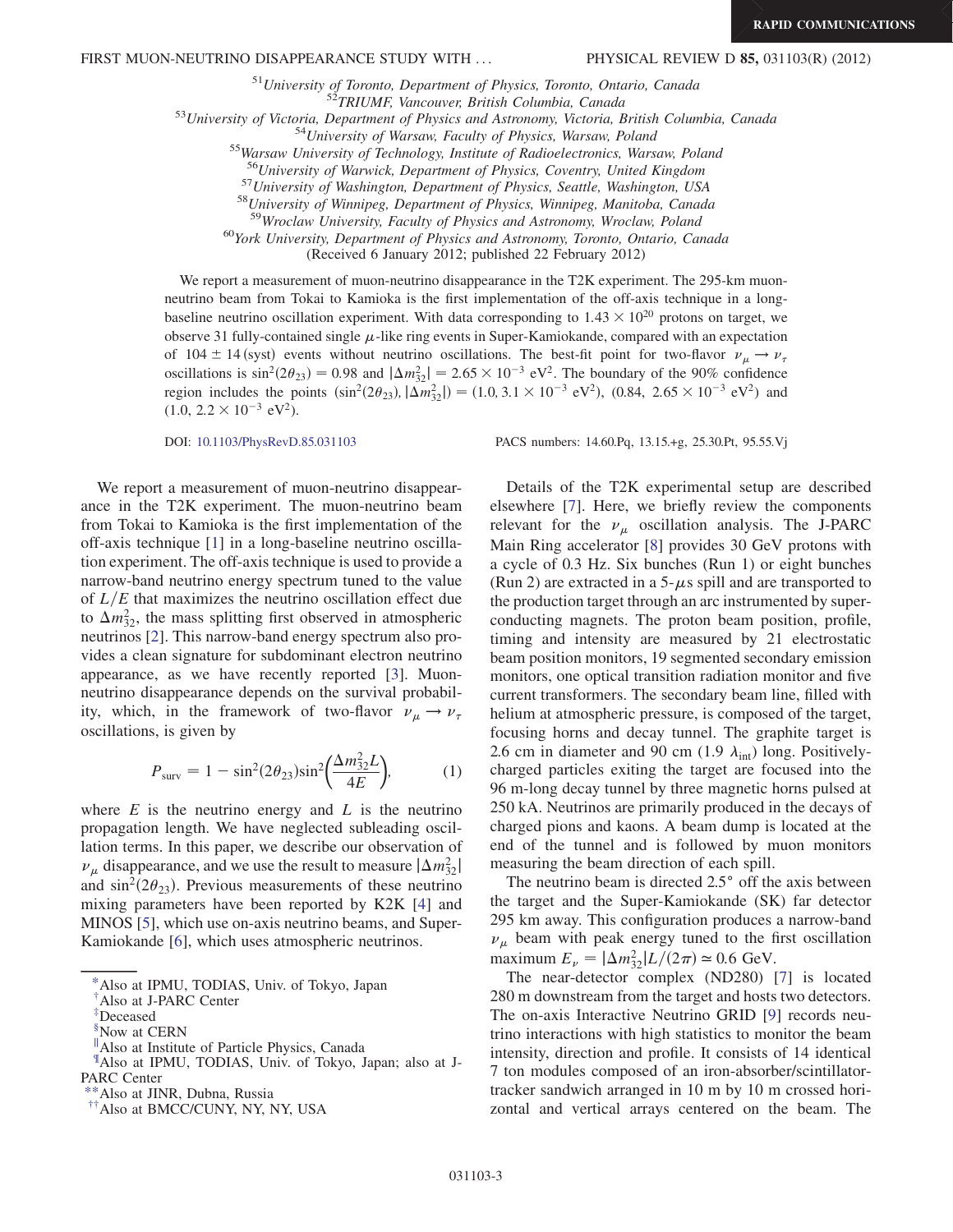off-axis detector reconstructs exclusive final states to study neutrino interactions and beam properties corresponding to those expected at the far detector. Embedded in the refurbished UA1/NOMAD magnet (field strength 0.2 T), it consists of three large-volume time projection chambers (TPCs) [[10](#page-6-9)] interleaved with two fine-grained tracking detectors (FGDs, each 1 ton). It also has a  $\pi^0$ -optimized detector and a surrounding electromagnetic calorimeter. The magnet yoke is instrumented as a side muon range detector.

The SK water-Cherenkov far detector [[11](#page-6-10)] has a fiducial volume of 22.5 kt within its cylindrical inner detector (ID). Enclosing the ID is the 2 m-wide outer detector (OD). The front-end readout electronics [[7](#page-6-6)] allow for a dead-time-free trigger. Spill timing information, synchronized by the global positioning system with  $\leq 150$  ns precision, is transferred from J-PARC to SK and triggers the recording of photomultiplier hits within  $\pm 500 \mu s$  of the expected neutrino arrival time.

The results presented in this paper are based on the first two physics runs: Run 1 (January–June 2010) and Run 2 (November 2010–March 2011). During this time period, the Main Ring proton beam power was continually increased and reached 145 kW with  $9 \times 10^{13}$  protons per pulse. The fraction of protons hitting the target was monitored by the electrostatic beam position monitors, segmented secondary emission monitors and optical transition radiation monitor and found to be greater than 99% and stable in time. A total of 2, 474, 419 spills was retained for analysis after beam and far-detector quality cuts, corresponding to  $1.43 \times 10^{20}$  protons on target (POT).

We present the study of events in the far detector with a single muonlike ( $\mu$ -like) ring. The event selection enhances  $\nu_{\mu}$  charged-current quasielastic interactions (CCQE). For these events, neglecting the Fermi motion, the neutrino energy  $E_{\nu}$  can be reconstructed as

<span id="page-3-0"></span>
$$
E_{\nu} = \frac{m_p^2 - (m_n - E_b)^2 - m_{\mu}^2 + 2(m_n - E_b)E_{\mu}}{2(m_n - E_b - E_{\mu} + p_{\mu}\cos\theta_{\mu})},
$$
 (2)

where  $m_p$  is the proton mass,  $m_n$  the neutron mass, and  $E_b = 27$  MeV is the binding energy of a nucleon inside a <sup>16</sup>O nucleus. In Eq. [\(2](#page-3-0)),  $E_{\mu}$ ,  $p_{\mu}$  and  $\theta_{\mu}$  are, respectively, the measured muon energy, momentum and angle with respect to the incoming neutrino. The selection criteria for this analysis were fixed from Monte Carlo (MC) studies before the data were collected. The observed number of events and spectrum are compared with signal and background expectations, which are based on neutrino flux and cross-section predictions and are corrected using an inclusive measurement in the off-axis near detector.

Our predicted beam flux (Fig. [1](#page-3-1)) is based on models tuned to experimental data. The most significant constraint comes from NA61 measurements of pion production [\[12\]](#page-6-11) in  $(p, \theta)$  bins, where p is the pion momentum and  $\theta$  the

K. ABE *et al.* PHYSICAL REVIEW D **85,** 031103(R) (2012)

<span id="page-3-1"></span>

FIG. 1. (Top) the predicted flux of  $\nu_{\mu}$  as a function of neutrino energy without oscillations at Super-Kamiokande and at the offaxis near detector; (bottom) the flux of  $\nu_{\mu}$  and  $\bar{\nu}_{\mu}$  at Super-Kamiokande. The shaded boxes indicate the total systematic uncertainty for each energy bin.

polar angle with respect to the proton beam; there are 5%–10% systematic and similar statistical uncertainties in most of the measured phase space. The production of pions in the target outside the NA61-measured phase space and all kaon production are modeled using FLUKA [\[13,](#page-6-12)[14\]](#page-6-13). The production rate of these pions is assigned systematic uncertainties of 50%, and kaon production uncertanties are estimated to be between 15% and 100% based on a comparison of FLUKA with data from Eichten et al. [[15](#page-6-14)]. The software package GEANT3 [\[16\]](#page-6-15), with GCALOR [\[17\]](#page-6-16) for hadronic interactions, handles particle propagation through the magnetic horns, target hall, decay volume and beam dump. Additional systematic errors in the neutrino fluxes are included for uncertainties in secondary nucleon production and total hadronic inelastic cross sections, uncertainties in the proton beam direction, spatial extent and angular divergence, the horn current, and the secondary beam line component alignment uncertainties. The stability of the beam direction and neutrino rate per proton on target are monitored continuously with Interactive Neutrino GRID and are within the assigned systematic uncertainties [\[3](#page-6-2)].

Systematic uncertainties in the shape of the flux as a function of neutrino energy require knowledge of the correlations of the uncertainties in  $(p, \theta)$  bins of hadron production. For the NA61 pion-production data [[12\]](#page-6-11), we assume full correlation between  $(p, \theta)$  bins for each individual source of systematic uncertainty, except for particle identification where there is a known momentum-dependent correlation. Where correlations of hadron-production uncertainties are unknown, we choose correlations in kinematic variables to maximize the uncertainty in the normalization of the predicted flux.

Neutrino interactions are simulated using the NEUT event generator [[18\]](#page-6-17). Uncertainties in cross sections of the exclusive neutrino processes are determined by comparisons with recent measurements from the SciBooNE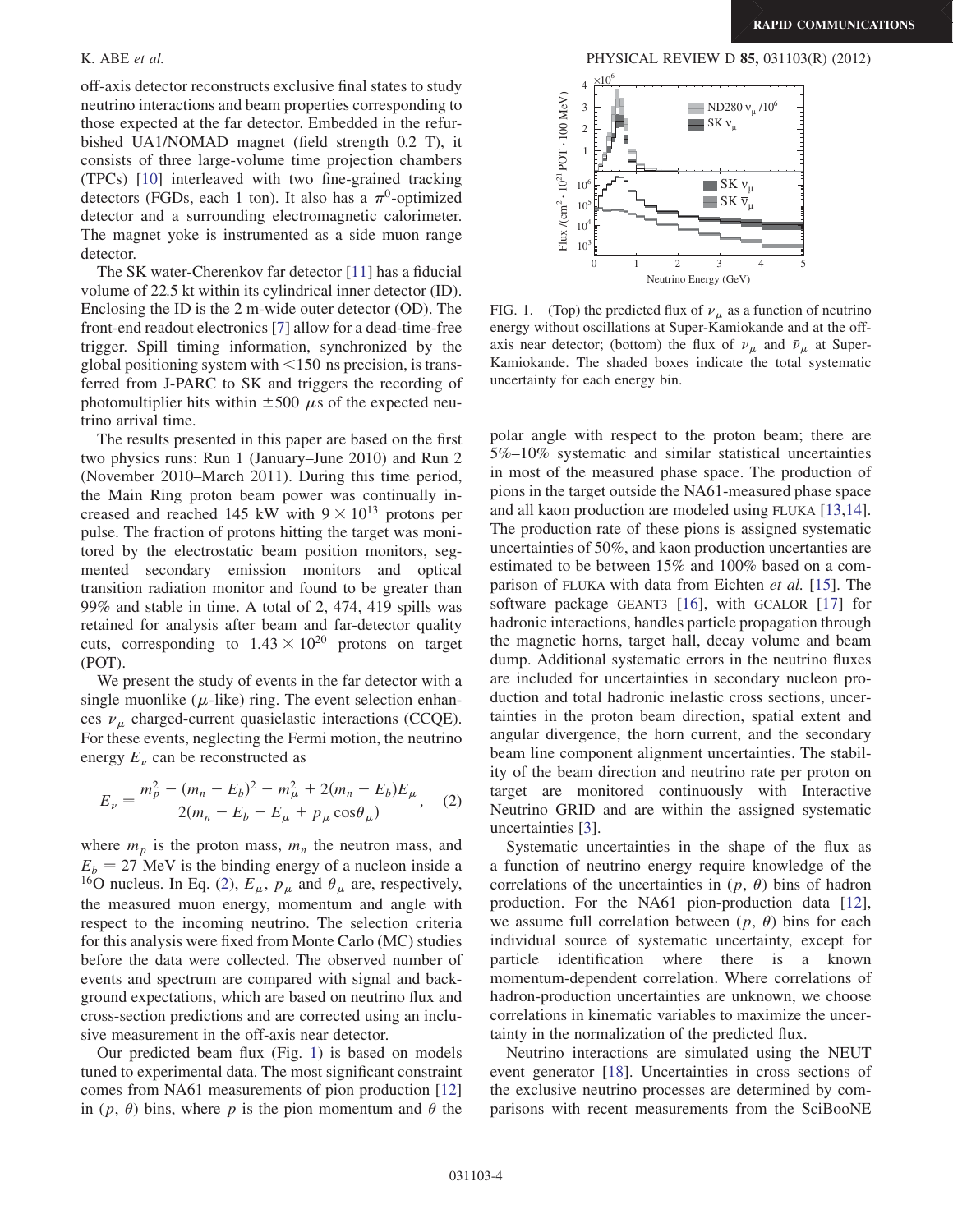<span id="page-4-0"></span>

FIG. 2 (color online). Neutrino energy reconstructed for the CCQE hypothesis for  $\nu_{\mu}$  CC candidates interacting in the FGD target. The data are shown using points with error bars (statistical only), and the MC predictions are in shaded histograms.

[\[19\]](#page-6-18), MiniBooNE [[20](#page-6-19),[21](#page-6-20)] and K2K [\[22](#page-6-21)[,23\]](#page-6-22) experiments, comparisons with the GENIE [[24](#page-6-23)] and NuWro [[25](#page-6-24)] generators and recent theoretical work [[26](#page-6-25)].

An inclusive  $\nu_{\mu}$  charged-current (CC) measurement in the off-axis near detector (ND) is used to constrain the expected event rate at the far detector. From a data sample collected in Run 1 of  $2.88 \times 10^{19}$  POT, neutrino interactions are selected in the FGDs with charged particles entering the downstream TPC. The most energetic negatively charged particle in the TPC is required to have ionization energy loss compatible with that of a muon. The analysis selects 1529 data events with 38%  $\nu_{\mu}$  CC efficiency and 90% purity. The agreement between the reconstructed neutrino energy in data and MC is shown in Fig. [2.](#page-4-0) The ratio of measured  $\nu_{\mu}$  CC interactions to MC is

<span id="page-4-1"></span>
$$
R_{\text{ND}}^{\nu_{\mu}\text{CC}} = \frac{N_{\text{ND}}^{\text{Data},\nu_{\mu}\text{CC}}}{N_{\text{ND}}^{\text{MC},\nu_{\mu}\text{CC}}} = 1.036 \pm 0.028(\text{stat.})^{+0.044}_{-0.037}(\text{det.syst.})
$$
  
= 0.038(phys.syst.), (3)

where  $N_{\text{ND}}^{\text{Data},\nu_{\mu}CC}$  is the number of  $\nu_{\mu}$  CC events, and  $N_{\text{ND}}^{\text{MC},\nu_{\mu}\text{CC}}$  is the MC prediction normalized by POT. The

detector systematic errors in Eq. [\(3](#page-4-1)) are mainly due to uncertainties in tracking and particle identification efficiencies. The physics uncertainties result from crosssection uncertainties but exclude normalization uncertainties that cancel in a far/near ratio.

At the far detector, we select a  $\nu_{\mu}$  CCQE-enriched sample. The SK event reconstruction [[27](#page-7-0)] uses PMT hits in time with a neutrino spill. We select a fully contained fiducial volume sample by requiring no activity in the OD, no preactivity in the 100  $\mu$ s before the event trigger time, at least 30 MeVelectron-equivalent energy deposited in the ID and a reconstructed event vertex in the fiducial region. The OD veto rejects events induced by neutrino interactions outside of the ID and events where energy escapes from the ID. The visible energy requirement rejects events from radioactive decays in the detector. The fiducial vertex requirement rejects particles entering from outside the ID. Further conditions are required to enrich the sample in  $\nu_{\mu}$ CCQE events: a single Cherenkov ring identified as a muon, with momentum  $p_{\mu} > 200 \text{ MeV/c}$ , and no more than one delayed electron. The muon momentum requirement rejects charged pions and misidentified electrons from the decay of unseen muons and pions, and the delayed-electron veto rejects events with muons accompanied by unseen pions and muons. The number of events in data and MC after each selection criterion is shown in Table [I](#page-4-2). The efficiency and purity of  $\nu_{\mu}$  CCQE events are estimated to be 72% and 61%, respectively.

<span id="page-4-3"></span>We calculate the expected number of signal events in the far detector  $(N_{SK}^{exp})$  by correcting the far-detector MC prediction with  $R_{ND}^{\nu_{\mu}CC}$  from Eq. ([3](#page-4-1)):

$$
N_{\rm SK}^{\rm exp}(E_r) = R_{\rm ND}^{\nu_\mu \rm CC} \sum_{E_t} P_{\rm surv}(E_t) N_{\rm SK}^{\rm MC}(E_r, E_t). \tag{4}
$$

In Eq. [\(4\)](#page-4-3),  $N_{SK}^{MC}(E_r, E_t)$  is the expected number of events for the no-disappearance hypothesis for T2K Runs 1 and 2 in bins of reconstructed  $(E_r)$  and true  $(E_t)$  energies.  $P_{\text{surv}}(E_t)$  is the two-flavor  $\nu_\mu$ -survival probability and is applied to  $\nu_{\mu}$  and  $\bar{\nu}_{\mu}$  CC interactions but not to neutralcurrent interactions.

<span id="page-4-2"></span>TABLE I. Event reduction at the far detector. After each selection criterion is applied, the number of observed (Data) and MC expected events of  $\nu_{\mu}$  CCQE,  $\nu_{\mu}$  CC non-QE, intrinsic  $\nu_e$ , and neutral current (NC) are given. The columns denoted by  $\nu_{\mu}$  include  $\bar{\nu}_{\mu}$ . All MC CC samples assume  $\nu_{\mu} \rightarrow \nu_{\tau}$  oscillations with  $\sin^2(2\theta_{23}) = 1.0$  and  $|\Delta m_{32}^2| = 2.4 \times 10^{-3}$  eV<sup>2</sup>.

|                                 | Data | $\nu_{\mu}$ CCQE | $\nu_{\mu}$ CC non-QE | $\nu_e$ CC | NC.  |
|---------------------------------|------|------------------|-----------------------|------------|------|
| Fiducial Volume interaction     | n/a  | 24.0             | 43.7                  | 3.1        | 71.0 |
| Fully Contained Fiducial Volume | 88   | 19.0             | 33.8                  | 3.0        | 18.3 |
| single ring                     | 41   | 17.9             | 13.1                  | 1.9        | 5.7  |
| $\mu$ -like                     | 33   | 17.6             | 12.4                  | < 0.1      | 1.9  |
| $p_{\mu} > 200 \text{ MeV/c}$   | 33   | 17.5             | 12.4                  | < 0.1      | 1.9  |
| 0 or 1 delayed $e$              | 31   | 17.3             | 9.2                   | < 0.1      | 1.8  |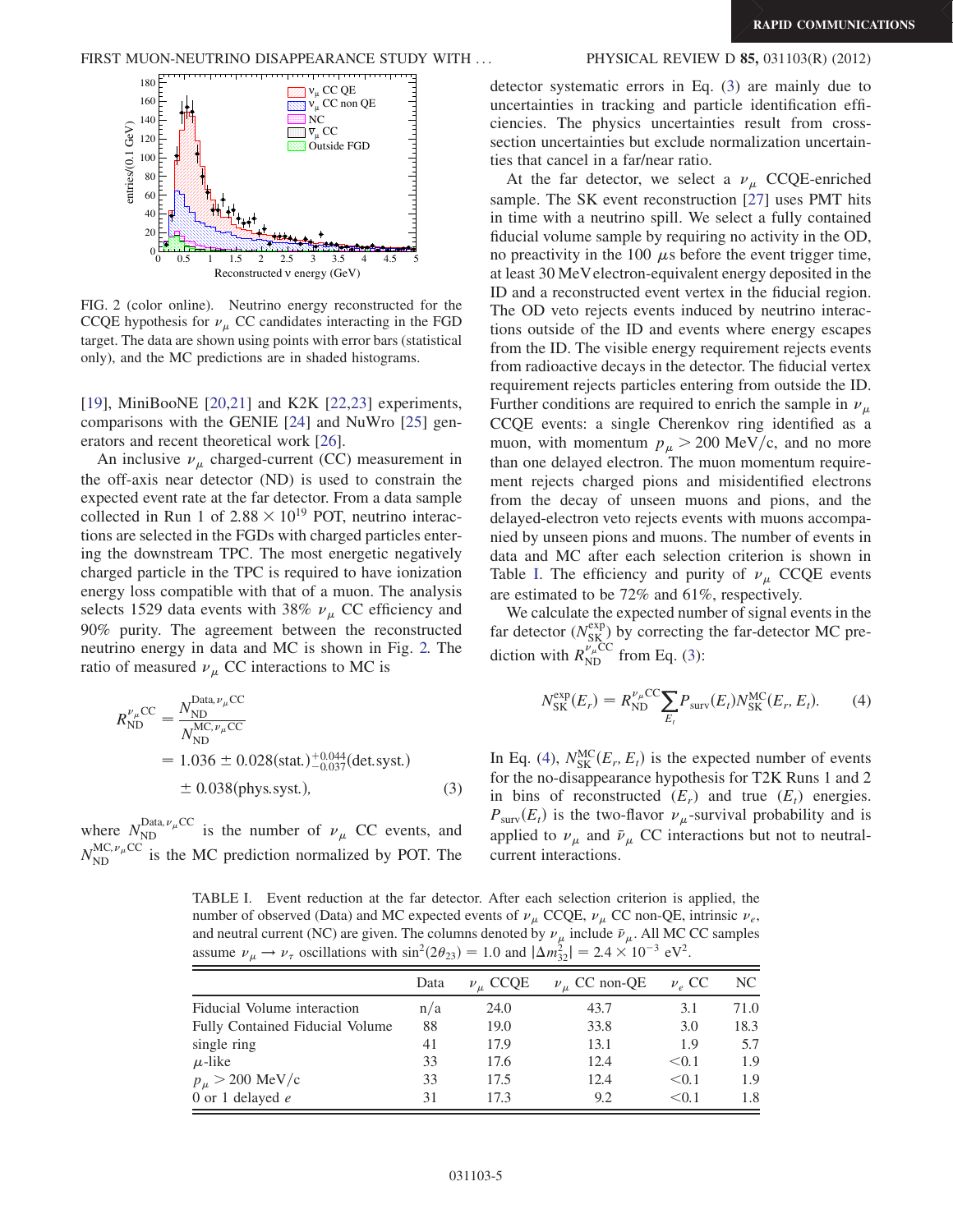### K. ABE *et al.* PHYSICAL REVIEW D **85,** 031103(R) (2012)

| Source                        | $\delta N_{SK}^{\text{exp}}/N_{SK}^{\text{exp}}$ (%, no osc) | $\delta N_{SK}^{\text{exp}}/N_{SK}^{\text{exp}}$ (%, with osc) |
|-------------------------------|--------------------------------------------------------------|----------------------------------------------------------------|
| SK CCQE efficiency            | $\pm$ 3.4                                                    | $\pm$ 3.4                                                      |
| SK CC non-QE efficiency       | $\pm$ 3.3                                                    | $\pm 6.5$                                                      |
| SK NC efficiency              | $\pm 2.0$                                                    | $\pm 7.2$                                                      |
| ND280 efficiency              | $+5.5 - 5.3$                                                 | $+5.5 - 5.3$                                                   |
| ND280 event rate              | $\pm 2.6$                                                    | $\pm 2.6$                                                      |
| Flux normalization (SK/ND280) | $\pm 7.3$                                                    | ±4.8                                                           |
| CCOE cross section            | $\pm 4.1$                                                    | $\pm 2.5$                                                      |
| $CC1\pi$ /CCQE cross section  | $+2.2 -1.9$                                                  | $+0.4 -0.5$                                                    |
| Other CC/CCQE cross section   | $+5.3 -4.7$                                                  | $+4.1 -3.6$                                                    |
| NC/CCQE cross section         | $\pm 0.8$                                                    | $\pm 0.9$                                                      |
| Final-state interactions      | $\pm$ 3.2                                                    | $\pm$ 5.9                                                      |
| Total                         | $+13.3 -13.0$                                                | $+15.0 -14.8$                                                  |

<span id="page-5-0"></span>TABLE II. Systematic uncertainties on the predicted number of SK selected events without oscillations and for oscillations with  $\sin^2(2\theta_{23}) = 1.0$  and  $|\Delta m_{32}^2| = 2.4 \times 10^{-3}$  eV<sup>2</sup>.

The sources of systematic uncertainty in  $N_{SK}^{\text{exp}}$  are listed in Table [II.](#page-5-0) Uncertainties in the near-detector and fardetector selection efficiencies are energy-independent except for the ring-counting efficiency. Uncertainty in the near-detector event rate is applied to  $N_{\text{ND}}^{\text{Data},\nu_{\mu}CC}$  in Eq. ([3\)](#page-4-1). The flux normalization uncertainty is reduced because of the near-detector constraint. The uncertainty in the flux shape is propagated using the covariance matrix when calculating  $N_{SK}^{\text{exp}}$ . The near-detector constraint also leads to partial cancellation in the uncertainty in cross-section modeling, but the cancellation is not complete due to the different fluxes, different acceptances and different nuclei in the near and far detectors. The total uncertainty in  $N_{SK}^{\text{exp}}$ <br>is  $^{+13.3\%}_{-13.0\%}$  without oscillations and  $^{+15.0\%}_{-14.8\%}$  with oscillations with  $\sin^2(2\theta_{23}) = 1.0$  and  $|\Delta m_{32}^2| = 2.4 \times 10^{-3}$  eV<sup>2</sup>.

We find the best-fit values of the oscillation parameters using a binned likelihood-ratio method, in which  $\sin^2(2\theta_{23})$  and  $|\Delta m_{32}^2|$  are varied in the input to the calculation of  $N_{SK}^{exp}$  until

<span id="page-5-2"></span>

FIG. 3. Reconstructed energy spectrum of the 31 data events compared with the expected spectra in the far detector without disappearance and with best-fit  $\nu_{\mu} \rightarrow \nu_{\tau}$  oscillations. A variable binning scheme is used here for the purpose of illustration only; the actual analysis used equal-sized 50 MeV bins.

<span id="page-5-1"></span>
$$
2\sum_{E_r} \left[ N_{\rm SK}^{\rm data} \ln \left( \frac{N_{\rm SK}^{\rm data}}{N_{\rm SK}^{\rm exp}} \right) + (N_{\rm SK}^{\rm exp} - N_{\rm SK}^{\rm data}) \right] \tag{5}
$$

is minimized. The sum in Eq. ([5\)](#page-5-1) is over 50 MeV bins of reconstructed energy of selected events in the far detector from 0–10 GeV.

Using the near-detector measurement and setting  $P_{\text{surv}} = 1.0$  in Eq. [\(4](#page-4-3)), we expect a total of  $103.6^{+13.8}_{-13.4}$ (systematic) single  $\mu$ -like ring events in the far detector without disappearance, but we observe 31 events. If  $\nu_{\mu} \rightarrow \nu_{\tau}$  oscillations are assumed, the best-fit point deter-mined using Eq. [\(5](#page-5-1)) is  $\sin^2(2\theta_{23}) = 0.98$  and  $|\Delta m_{32}^2| =$  $2.65 \times 10^{-3}$  eV<sup>2</sup>. We estimate the systematic uncertainty in the best-fit value of  $\sin^2(2\theta_{23})$  to be  $\pm$ 4.7% and that in  $|\Delta m_{32}^2|$  to be  $\pm 4.5\%$ . The reconstructed energy spectrum of the 31 data events is shown in Fig. [3](#page-5-2) along with the expected far-detector spectra without disappearance and with best-fit oscillations.

We construct confidence regions<sup>1</sup> in the oscillation parameters using the method of Feldman and Cousins [[28\]](#page-7-1). Statistical variations are taken into account by Poisson fluctuations of toy MC data sets, and systematic uncertainties are incorporated using the method of Cousins and Highland [\[29](#page-7-2)[,30\]](#page-7-3). The 90% confidence region for  $\sin^2(2\theta_{23})$  and  $|\Delta m_{32}^2|$  is shown in Fig. [4](#page-6-26) for combined statistical and systematic uncertainties.

<span id="page-5-3"></span>We also carried out an alternate analysis with a maximum likelihood method. The likelihood is defined as:

$$
L = L_{\text{norm}}(\sin^2(2\theta_{23}), \Delta m_{32}^2, \mathbf{f})
$$
  
×  $L_{\text{shape}}(\sin^2(2\theta_{23}), \Delta m_{32}^2, \mathbf{f})L_{\text{syst}}(\mathbf{f}),$  (6)

<sup>&</sup>lt;sup>1</sup>In the T2K narrow-band beam, for a low-statistics data set, there is a possible degeneracy between the first oscillation maximum and other oscillation maxima in  $L/E$ . Therefore, we decided in advance to report confidence regions both with and without an explicit bound at  $|\Delta m_{32}^2| < 5 \times 10^{-3}$  eV<sup>2</sup>. For this data set, the bounded and unbounded confidence regions are identical.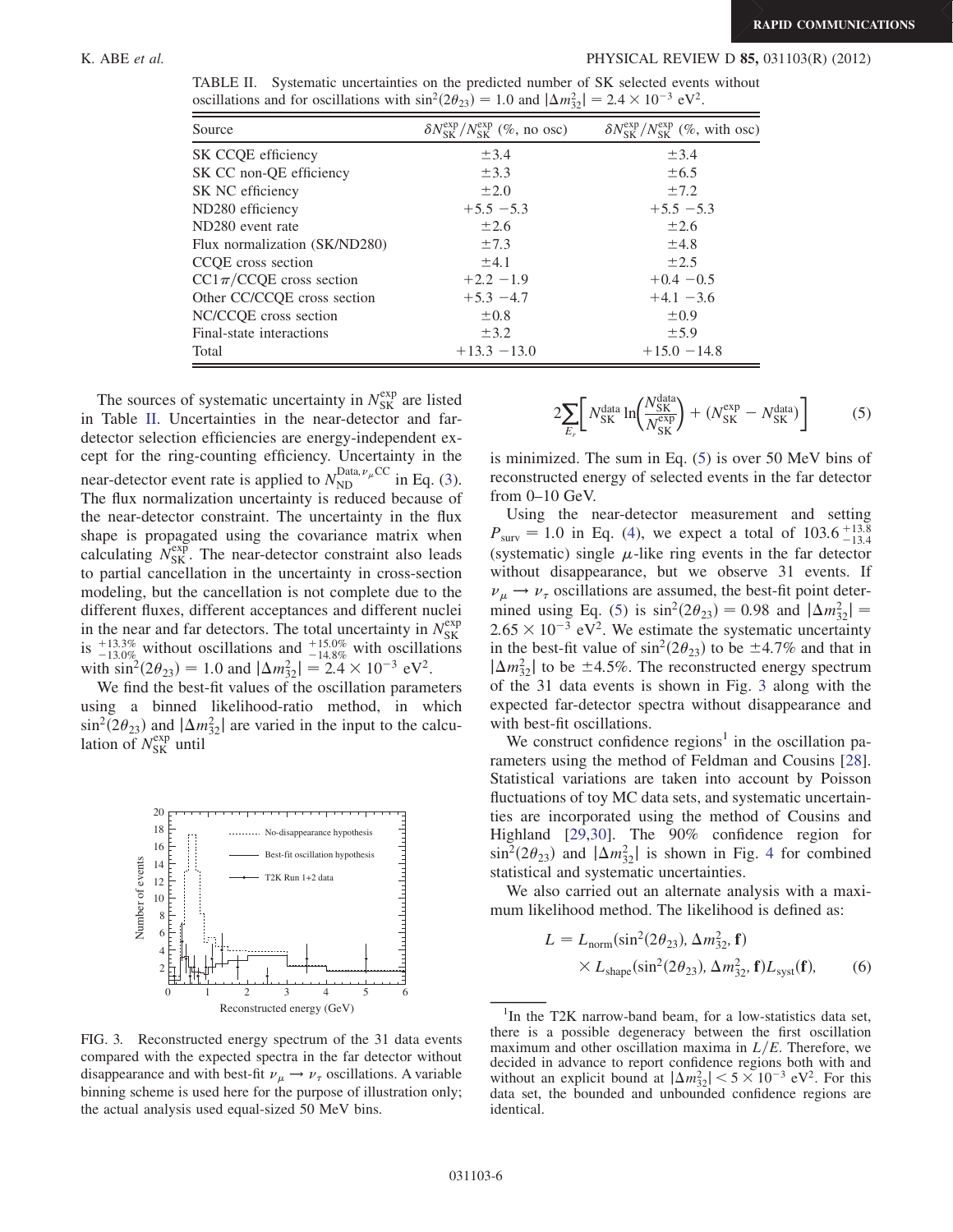<span id="page-6-26"></span>

FIG. 4 (color online). The 90% confidence regions for  $\sin^2(2\theta_{23})$  and  $|\Delta m_{32}^2|$ ; results from the two analyses reported here are compared with those from MINOS [\[5](#page-6-4)] and Super-Kamiokande [[6](#page-6-5),[31](#page-7-4)].

where the first term is the Poisson probability for the observed number of events, and the second term is the unbinned likelihood for the reconstructed neutrino energy spectrum. The vector f represents parameters related to systematic uncertainties that have been allowed to vary in the fit to maximize the likelihood, and the last term in Eq. [\(6](#page-5-3)) is a multidimensional Gaussian probability for the systematic error parameters. The result is consistent with the analysis described earlier. The best-fit point

for this alternate analysis is  $\sin^2(2\theta_{23}) = 0.99$  and  $|\Delta m_{32}^2| = 2.63 \times 10^{-3} \text{ eV}^2$ . The 90% confidence region for the neutrino oscillation parameters is shown in Fig. [4.](#page-6-26)

In conclusion, we have reported the first observation of  $\nu_{\mu}$  disappearance using detectors positioned off-axis in the beam of a long-baseline neutrino experiment. The values of the oscillation parameters  $\sin^2(2\theta_{23})$  and  $|\Delta m_{32}^2|$  obtained are consistent with those reported by MINOS [[5\]](#page-6-4) and Super-Kamiokande [[6](#page-6-5),[31](#page-7-4)].

We thank the J-PARC accelerator team for the superb accelerator performance and CERN NA61 colleagues for providing essential particle production data and for their fruitful collaboration. We acknowledge the support of MEXT, Japan; NSERC, NRC and CFI, Canada; CEA and CNRS/IN2P3, France; DFG, Germany; INFN, Italy; Ministry of Science and Higher Education, Poland; RAS, RFBR and the Ministry of Education and Science of the Russian Federation; MEST and NRF, South Korea; MICINN and CPAN, Spain; SNSF and SER, Switzerland; STFC, U.K.; NSF and DOE, USAWe also thank CERN for their donation of the UA1/NOMAD magnet and DESY for the HERA-B magnet mover system. In addition, participation of individual researchers and institutions in T2K has been further supported by funds from: ERC (FP7), EU; JSPS, Japan; Royal Society, UK; DOE Early Career program, and the A. P. Sloan Foundation, USA

- <span id="page-6-0"></span>[1] D. Beavis et al. (E889 Collaboration), Physics Design BNL Report No. 52459, 1995.
- <span id="page-6-1"></span>[2] Y. Fukuda et al. (Super-Kamiokande Collaboration), [Phys.](http://dx.doi.org/10.1103/PhysRevLett.81.1562) Rev. Lett. 81[, 1562 \(1998\).](http://dx.doi.org/10.1103/PhysRevLett.81.1562)
- <span id="page-6-2"></span>[3] K. Abe et al. (T2K Collaboration), [Phys. Rev. Lett.](http://dx.doi.org/10.1103/PhysRevLett.107.041801) 107, [041801 \(2011\)](http://dx.doi.org/10.1103/PhysRevLett.107.041801).
- <span id="page-6-3"></span>[4] M. H. Ahn et al. (K2K Collaboration), [Phys. Rev. D](http://dx.doi.org/10.1103/PhysRevD.74.072003) 74, [072003 \(2006\)](http://dx.doi.org/10.1103/PhysRevD.74.072003).
- <span id="page-6-4"></span>[5] P. Adamson et al. (MINOS Collaboration), [Phys. Rev.](http://dx.doi.org/10.1103/PhysRevLett.106.181801) Lett. 106[, 181801 \(2011\).](http://dx.doi.org/10.1103/PhysRevLett.106.181801)
- <span id="page-6-5"></span>[6] K. Abe et al. (Super-Kamiokande Collaboration), [Phys.](http://dx.doi.org/10.1103/PhysRevLett.107.241801) Rev. Lett. 107[, 241801 \(2011\).](http://dx.doi.org/10.1103/PhysRevLett.107.241801)
- <span id="page-6-6"></span>[7] K. Abe et al. (T2K Collaboration), [Nucl. Instrum.](http://dx.doi.org/10.1016/j.nima.2011.06.067) [Methods Phys. Res., Sect. A](http://dx.doi.org/10.1016/j.nima.2011.06.067) 659, 106 (2011).
- <span id="page-6-7"></span>[8] Y. Yamazaki et al., KEK Report No. 2002-13 JAERI-Tech Report Nos. 2003-44, J-PARC-03-01, 2003).
- <span id="page-6-8"></span>[9] K. Abe et al. (T2K Collaboration), [arXiv:1111.3119](http://arXiv.org/abs/1111.3119) [Nucl. Instrum. Meth. (to be published)].
- <span id="page-6-9"></span>[10] N. Abgrall et al., [Nucl. Instrum. Methods Phys. Res., Sect.](http://dx.doi.org/10.1016/j.nima.2011.02.036) A 637[, 25 \(2011\)](http://dx.doi.org/10.1016/j.nima.2011.02.036).
- <span id="page-6-10"></span>[11] Y. Fukuda et al. (Super-Kamiokande Collaboration), [Nucl. Instrum. Methods Phys. Res., Sect. A](http://dx.doi.org/10.1016/S0168-9002(03)00425-X) 501, 418 [\(2003\)](http://dx.doi.org/10.1016/S0168-9002(03)00425-X).
- <span id="page-6-11"></span>[12] N. Abgrall et al. (NA61/SHINE Collaboration), [Phys. Rev.](http://dx.doi.org/10.1103/PhysRevC.84.034604) C 84[, 034604 \(2011\).](http://dx.doi.org/10.1103/PhysRevC.84.034604)
- <span id="page-6-12"></span>[13] A. Ferrari, P. R. Sala, A. Fasso, and J. Ranft, CERN Report No. 2005-010, 2005.
- <span id="page-6-14"></span><span id="page-6-13"></span>[14] G. Battistoni et al., [AIP Conf. Proc.](http://dx.doi.org/10.1063/1.2720455) 896, 31 (2007).
- <span id="page-6-15"></span>[15] T. Eichten et al., Nucl. Phys. **B44**[, 333 \(1972\).](http://dx.doi.org/10.1016/0550-3213(72)90120-4)
- [16] R. Brun, F. Carminati, and S. Giani, CERN Report No. W5013, 1994.
- <span id="page-6-16"></span>[17] C. Zeitnitz and T. A. Gabriel, in International Conference on Calorimetry in High Energy Physics, Tallahasse, Florida, 1993 (unpublished).
- <span id="page-6-18"></span><span id="page-6-17"></span>[18] Y. Hayato, Acta Phys. Pol. B 40, 2477 (2009).
- [19] J. Alcaraz-Aunion and J. Walding (SciBooNE Collaboration), [AIP Conf. Proc.](http://dx.doi.org/10.1063/1.3274145) 1189, 145 (2009).
- <span id="page-6-19"></span>[20] A. A. Aguilar-Arevalo et al. (MiniBooNE Collaboration), Phys. Rev. D 81[, 092005 \(2010\).](http://dx.doi.org/10.1103/PhysRevD.81.092005)
- <span id="page-6-20"></span>[21] A. A. Aguilar-Arevalo et al. (MiniBooNE Collaboration), Phys. Rev. Lett. 103[, 081801 \(2009\).](http://dx.doi.org/10.1103/PhysRevLett.103.081801)
- <span id="page-6-21"></span>[22] R. Gran et al. (K2K Collaboration), [Phys. Rev. D](http://dx.doi.org/10.1103/PhysRevD.74.052002) 74, [052002 \(2006\).](http://dx.doi.org/10.1103/PhysRevD.74.052002)
- <span id="page-6-22"></span>[23] A. Rodriguez et al. (K2K Collaboration), [Phys. Rev. D](http://dx.doi.org/10.1103/PhysRevD.78.032003) 78, [032003 \(2008\).](http://dx.doi.org/10.1103/PhysRevD.78.032003)
- <span id="page-6-23"></span>[24] C. Andreopoulos et al., [Nucl. Instrum. Methods Phys.](http://dx.doi.org/10.1016/j.nima.2009.12.009) [Res., Sect. A](http://dx.doi.org/10.1016/j.nima.2009.12.009) 614, 87 (2010).
- <span id="page-6-25"></span><span id="page-6-24"></span>[25] C. Juszczak, Acta Phys. Pol. B 40, 2507 (2009).
- [26] C. Juszczak, J. T. Sobczyk, and J. Zmuda, [Phys. Rev. C](http://dx.doi.org/10.1103/PhysRevC.82.045502)  $82$ , [045502 \(2010\).](http://dx.doi.org/10.1103/PhysRevC.82.045502)